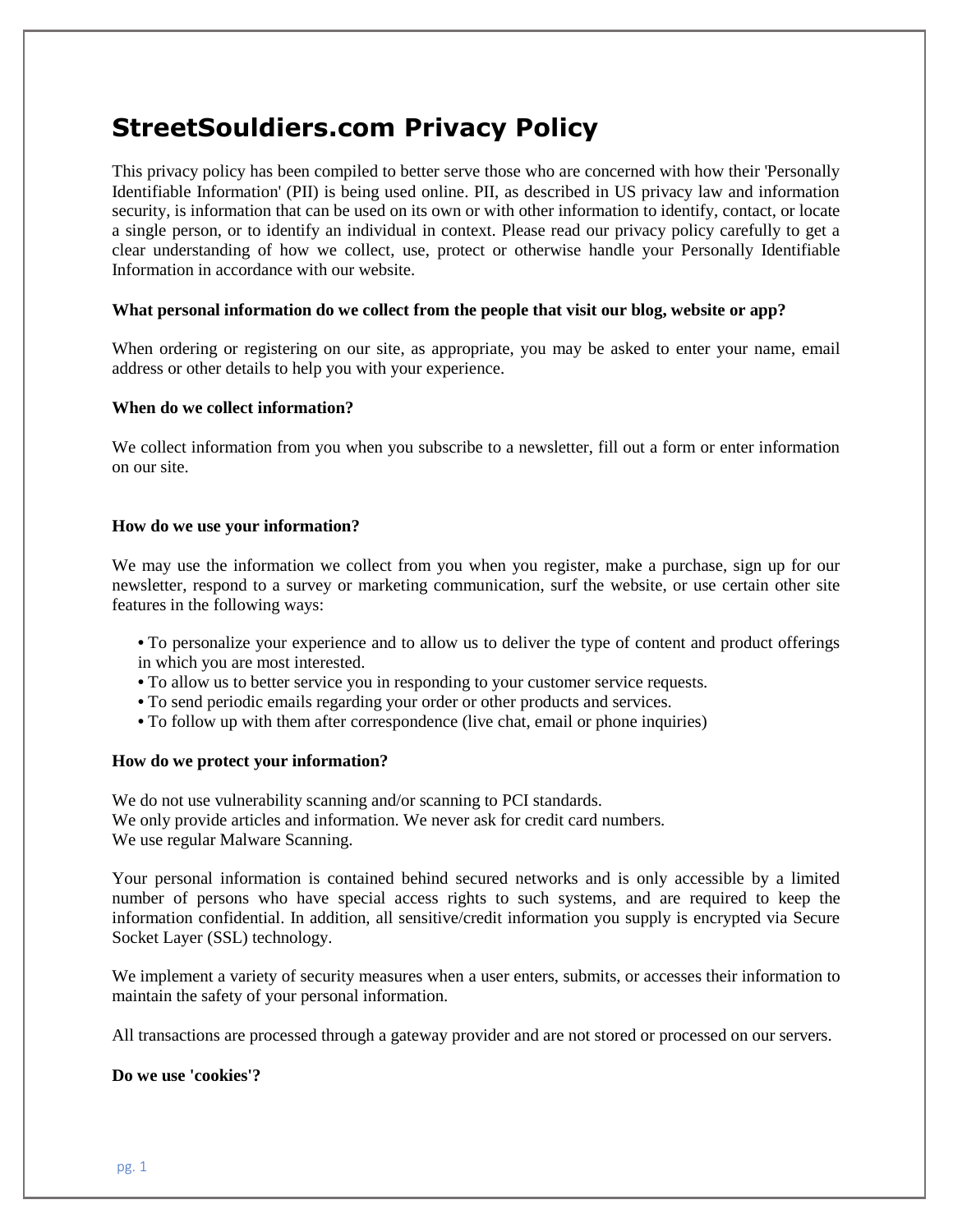#### We do not use cookies for tracking purposes

You can choose to have your computer warn you each time a cookie is being sent, or you can choose to turn off all cookies. You do this through your browser settings. Since browser is a little different, look at your browser's Help Menu to learn the correct way to modify your cookies.

## **Third-party disclosure**

We do not sell, trade, or otherwise transfer to outside parties your Personally Identifiable Information.

## **Third-party links**

Occasionally, at our discretion, we may include or offer third-party products or services on our website. These third-party sites have separate and independent privacy policies. We therefore have no responsibility or liability for the content and activities of these linked sites. Nonetheless, we seek to protect the integrity of our site and welcome any feedback about these sites.

## **Google**

Google's advertising requirements can be summed up by Google's Advertising Principles. They are put in place to provide a positive experience for users. <https://support.google.com/adwordspolicy/answer/1316548?hl=en>

We have not enabled Google AdSense on our site but we may do so in the future.

## **California Online Privacy Protection Act**

CalOPPA is the first state law in the nation to require commercial websites and online services to post a privacy policy. The law's reach stretches well beyond California to require any person or company in the United States (and conceivably the world) that operates websites collecting Personally Identifiable Information from California consumers to post a conspicuous privacy policy on its website stating exactly the information being collected and those individuals or companies with whom it is being shared. - See more at: http://consumercal.org/california-online-privacy-protection-act-caloppa/#sthash.0FdRbT51.dpuf

#### **According to CalOPPA, we agree to the following:**

Users can visit our site anonymously.

Once this privacy policy is created, we will add a link to it on our home page or as a minimum, on the first significant page after entering our website.

Our Privacy Policy link includes the word 'Privacy' and can easily be found on the page specified above.

You will be notified of any Privacy Policy changes:

- **•** On our Privacy Policy Page
- Can change your personal information:
	- **•** By emailing us

## **How does our site handle Do Not Track signals?**

We honor Do Not Track signals and Do Not Track, plant cookies, or use advertising when a Do Not Track (DNT) browser mechanism is in place.

#### **Does our site allow third-party behavioral tracking?**

It's also important to note that we do not allow third-party behavioral tracking